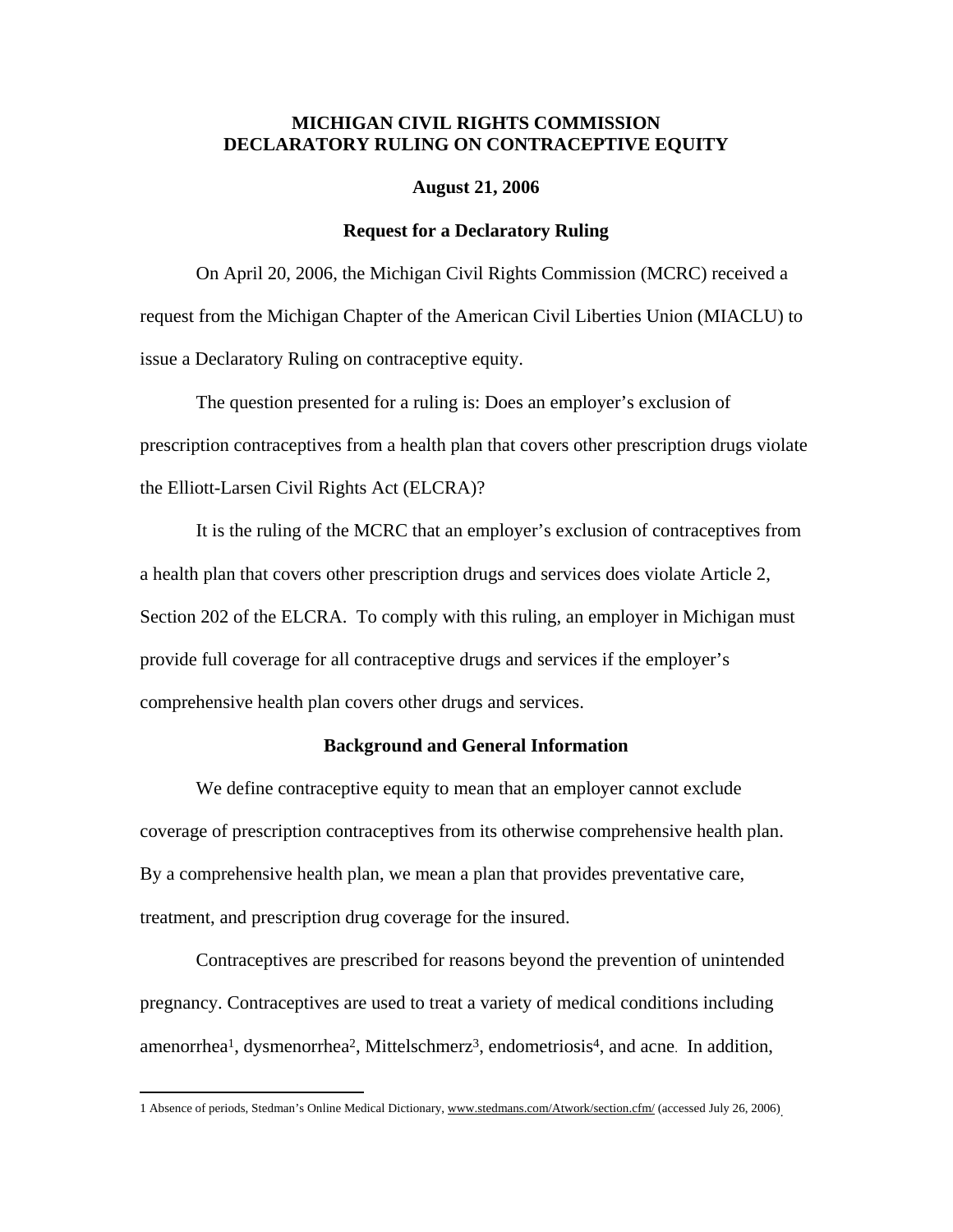contraceptives are prescribed to prevent the inherent risks associated with pregnancy. Some women, including those with histories of multiple miscarriages, cancer, smoking, are overweight, or over age 35, have a higher risk of developing a dangerous condition like gestational diabetes, preeclampsia, or ectopic pregnancy during gestation. However, doctors can use a woman's medical history and health to determine if she may be at a higher risk for developing one of these conditions. If she is, the doctor may advise her to use contraceptives because the risk to her health and the likelihood of an unsuccessful outcome are too great.

As with any medication, provider services and care are necessary to ensure proper usage, success, and length of treatment. It follows, then, that contraceptives should be included in a comprehensive health plan because they are used in the prevention and treatment of medical conditions. Currently, there are no prescription-required contraceptives for men. Therefore, all medically prescribed contraceptives are provided for women. Typically, a woman pays \$40 per month for the cheapest form of prescribed contraceptives—oral pills<sup>5</sup>.

<sup>2</sup> Painful menstrual cramps, Stedman's Online Medical Dictionary, www.stedmans.com/Atwork/section.cfm/ (accessed July 26, 2006).

<sup>3</sup> Painful ovulation, Stedman's Online Medical Dictionary, www.stedmans.com/Atwork/section.cfm/ (accessed July 26, 2006). 4 Painful menstruation with heavy bleeding, Stedman's Online Medical Dictionary, www.stedmans.com/Atwork/section.cfm/ (accessed July 26, 2006).

<sup>5</sup> This figure represents the listed price for Ortho Tri-Cyclen at Walgreen's Pharmacy in Lansing, MI on June  $28^{th}$ ,  $2006$ .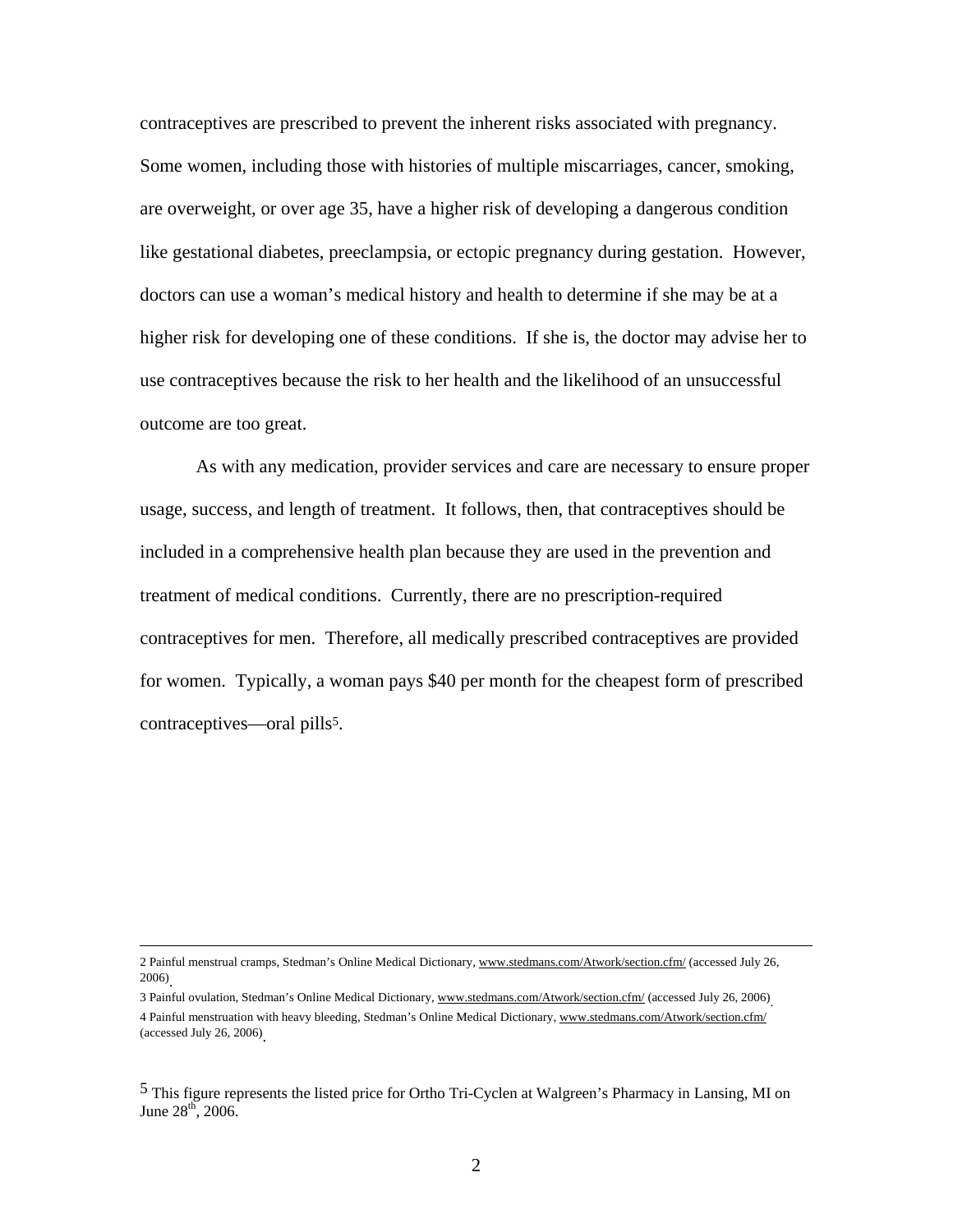### **ELLIOTT-LARSEN CIVIL RIGHTS ACT**

In Michigan, employer provided health plans are protected from unlawful employment practices by the ELCRA. Section 201(a) of ELCRA states that an "employer" is a person who has one or more employees or agents.

Section 201(d) states that "sex" includes, but is not limited to, *pregnancy, childbirth, or a medical condition related to pregnancy or childbirth* (emphasis added).

Section 202(1) states that an employer shall not … otherwise discriminate against an individual with respect to *employment, compensation, or a term, condition, or privilege of employment*, because of … sex (emphasis added).

## **DISCUSSION**

The language of ELCRA clearly prohibits employers from excluding prescription contraceptive coverage. Such an exclusion would mean that the employer is treating women differently based on sex. This is the same conclusion the EEOC and federal courts reached by using the plain language of Title VII of the Civil Rights Act of 1964, as amended by the Pregnancy Discrimination Act of 19786. Michigan courts have long held that because the language of the ELCRA and Title VII "strongly parallel" each other and are similar in function and scope, it is permissible to look to federal precedent and EEOC decisions for guidance in interpreting Michigan Law, *Radtke v. Everett*, 442 Mich 368, 385; 501 NW2d 155 (1993), *Dep't of Civil Rights v. Horizon Tube Fabricating Inc.*, 148 Mich App 633; 385 NW2d 685 (1986), and *Arold v. Michigan Bell Telephone Co.* WL1997575 (1998).

<u>.</u>

 $6$  Refer to 42 U.S.C.A. §2000e-2(a)(1) and (k) for exact language.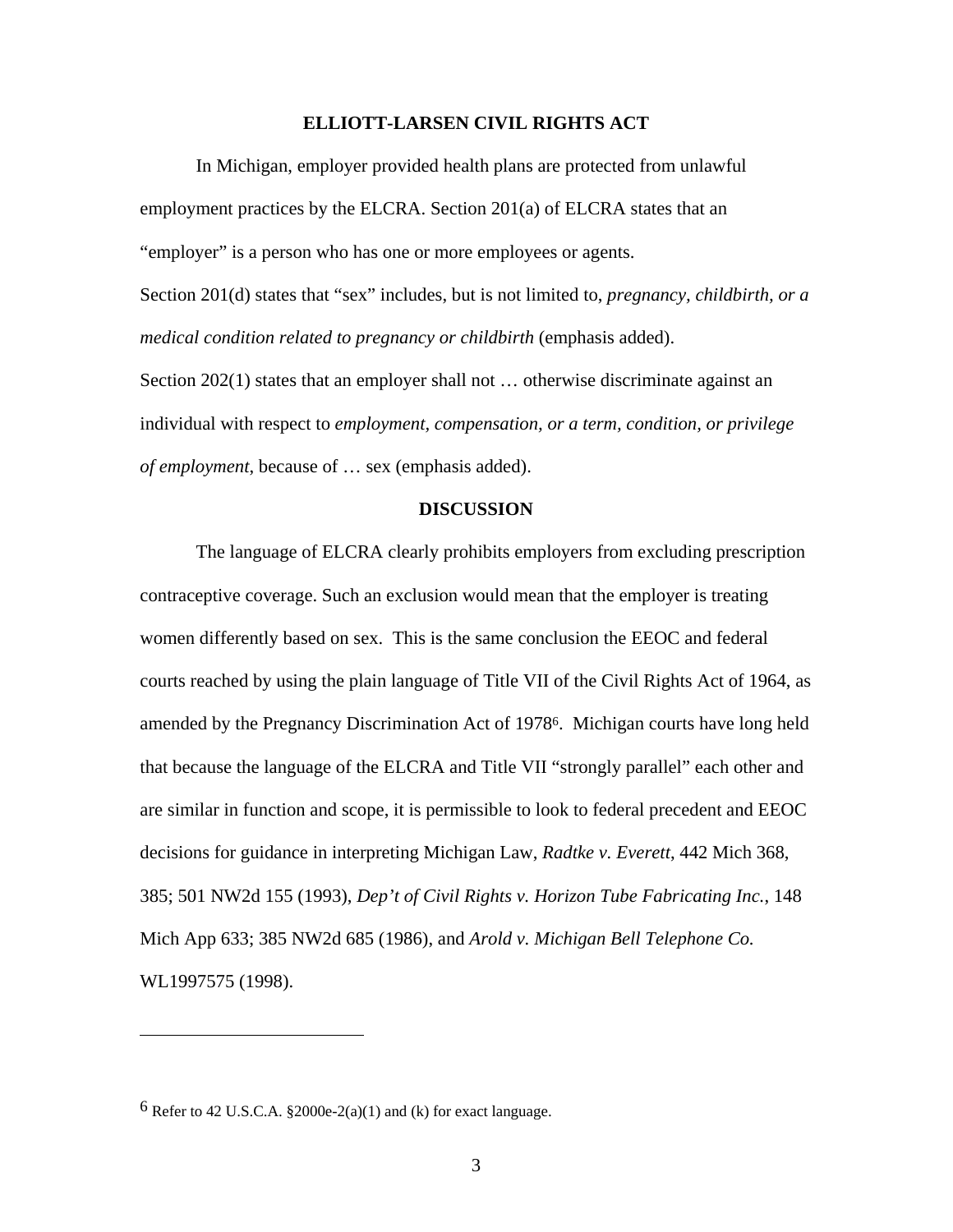The EEOC is the federal administrative body charged with enforcing Title VII. In December 2000, the EEOC formally announced that exclusion of prescription contraceptives from an otherwise comprehensive health plan constituted unlawful employment discrimination, www.eeoc.gov/policy/docs/decision-contraception.html. The EEOC based its decision on the language of Title VII, especially as amended by the Pregnancy Discrimination Act of 1978 (PDA). Under Title VII, like the ELCRA, "pregnancy, childbirth, or related medical conditions" are included in the definition of "sex" and are thus protected from employment discrimination. Furthermore, the Supreme Court declared that the PDA prohibits discrimination based on a woman's *ability* to become pregnant, *UAW v. Johnson Controls*, 499 US 187; 211, 111 S Ct 1196 (1991), emphasis added. When an employer excludes prescription coverage of contraceptives from an otherwise comprehensive health plan, the employer is discriminating against women. Contraceptives are prescribed only for women, and are principally used to control a woman's ability to decide if and when she wishes to become pregnant. Exclusion of contraceptives becomes more obvious when, as is often the case, a health plan covers medication like Viagra, a prescription used solely by men.

The EEOC rejected the argument that contraceptives were different from other prescriptions covered under an otherwise comprehensive health plan because those drugs were used to treat "abnormal conditions," and pregnancy is not abnormal (EEOC Decision, part B). "Pregnancy itself is a medical condition that poses risks to, and consequences for, a woman," *supra*. A cholesterol-reducing medication will treat high cholesterol, but it also decreases the chances of having a heart attack and related

4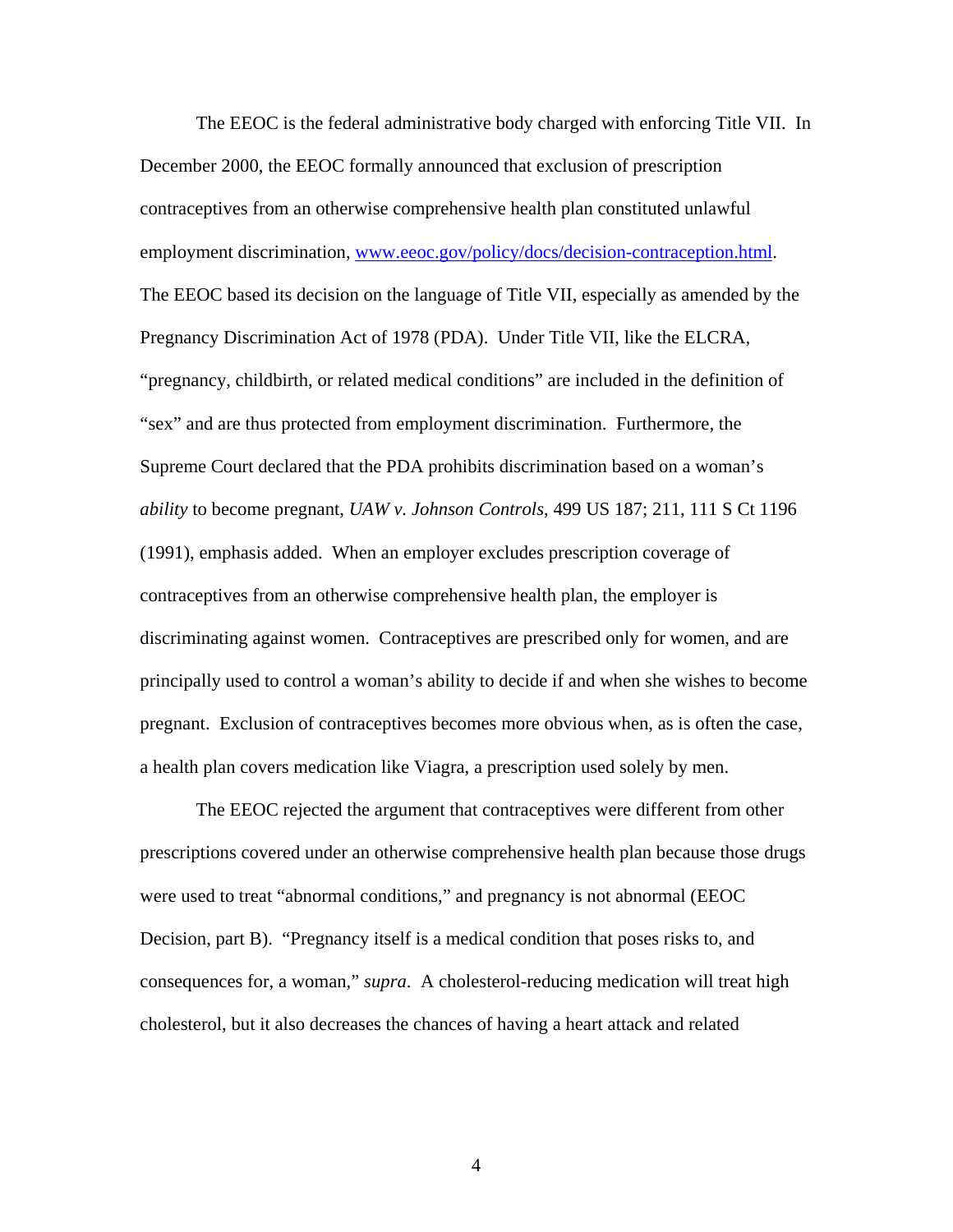complications of high cholesterol. Contraceptives do the same thing. They prevent pregnancy while taken, but also prevent a variety of associated risks.

Additionally, the EEOC declared that using prescription contraceptives for medical reasons other than to prevent pregnancy and pregnancy related risks are protected, *supra*. If an employer provides comprehensive coverage for an array of treatments and preventative care, they cannot exclude prescription coverage of contraceptives.

Several federal courts cited the EEOC's December 2000 ruling in their opinions. The courts used the ruling as guidance for holding the employer in the litigation liable for gender discrimination for failing to include prescription contraceptives in its otherwise comprehensive health plan, *Erickson v. The Bartell Drug Company*, 141 F Supp 2d 1266 (2001), *In re Union Pacific R.R. Employment Practices Litigation*, 378 F Supp 2d 1139 (2005). In addition to the EEOC Ruling, the two courts relied on the language of Title VII as amended by the PDA in justifying their holdings, *supra*.

The reasoning of the court in *Erickson* is instructive. In this case, the employer excluded contraceptives completely from its health plan, but provided coverage for a variety of other prescriptions such as drugs designed to prevent and treat blood-clotting, to lower blood pressure, and for smoking cessation, *Erickson* at 1268, FN1. The court detailed the language of Title VII and the legislative intent to explicitly include "pregnancy and related medical conditions" as protected from unlawful sex-based discrimination, *supra* at 1268-1271. The court held that if the health plan is otherwise comprehensive, the employer must provide coverage for all FDA approved prescription contraceptives and related services *to the same extent and terms* as other drugs, devices,

 $\overline{a}$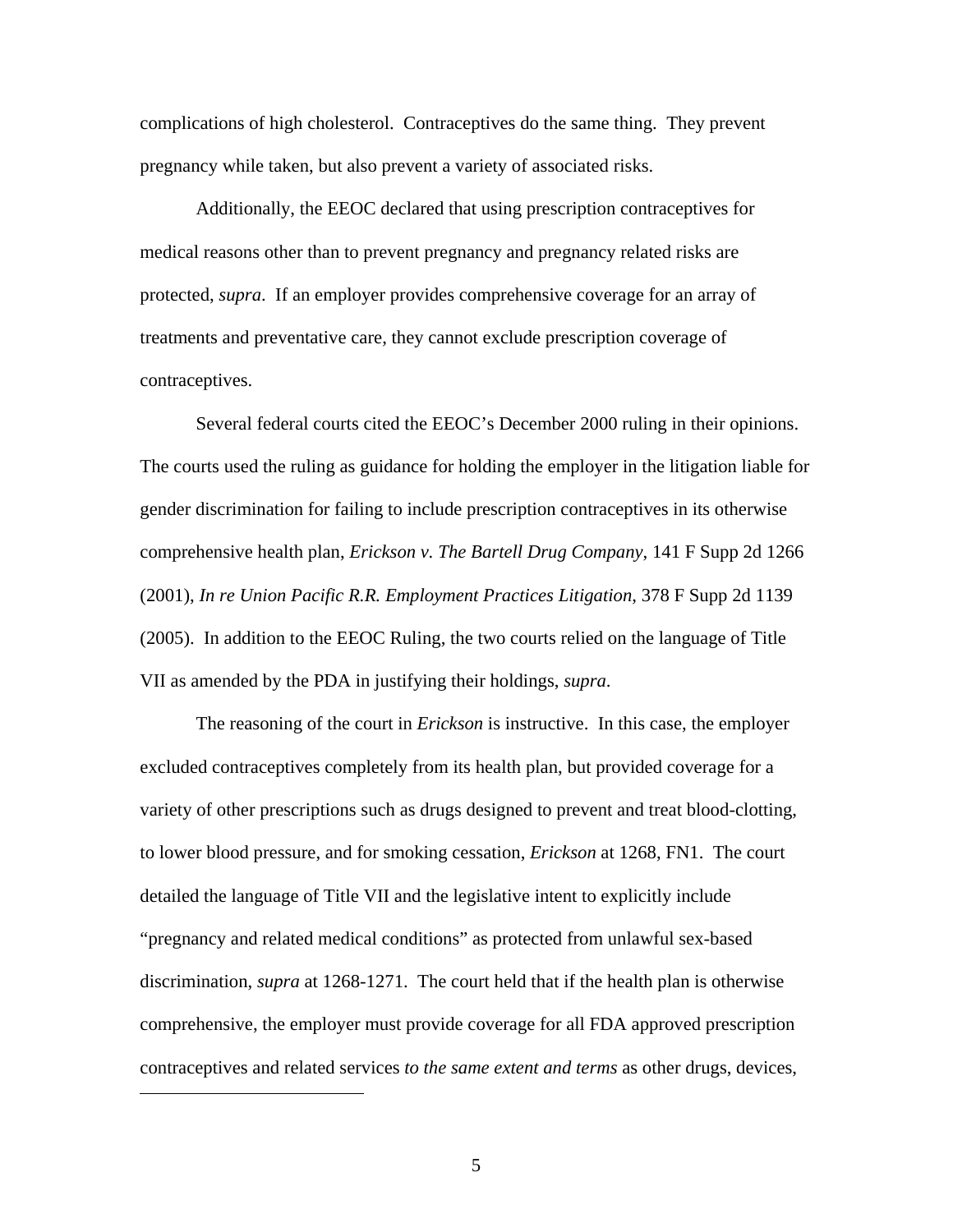and services covered by the health plan, *supra* at 1277. The court did state that exclusion of contraceptives was discriminatory only if the employer has an otherwise comprehensive health plan, *supra* at 1272. If the employer does not provide a comprehensive plan, then it would not be unlawful to exclude contraceptives from the plan.

A second court used the same rationale as the *Erickson* court in holding that an employer discriminated against women because it excluded coverage of contraceptives for preventative purposes, *Union Pacific Railroad*. Unlike the Bartell Drug Company, Union Pacific Railroad covered contraceptives used for "non-contraceptive purpose[s]." *Union Pacific Railroad* at 1142. Female employees alleged, and the court agreed, that it was discriminatory to limit prescription contraceptive coverage. As in *Erickson*, the court based its decision on the EEOC Ruling and the plain language of Title VII and the PDA.

The court rejected the Defendant's cost argument and said that although some net increase in cost *may* occur, it cannot justify discrimination, *supra* at 1145, FN14. The court also rejected the argument that contraceptive coverage was similar to infertility treatments (which do not have to be covered in a health plan). Unlike infertility, which affects both men and women, only women can become pregnant. Excluding contraceptives affects only women, and that is why it is a discriminatory employment practice, *supra* at 1146. It is not discriminatory, though, for an employer to exclude infertility treatment for all of its employees.

Additionally, the court quoted the language of an expert witness who described a gender-neutral hypothetical medical condition that detailed potential risks associated with

6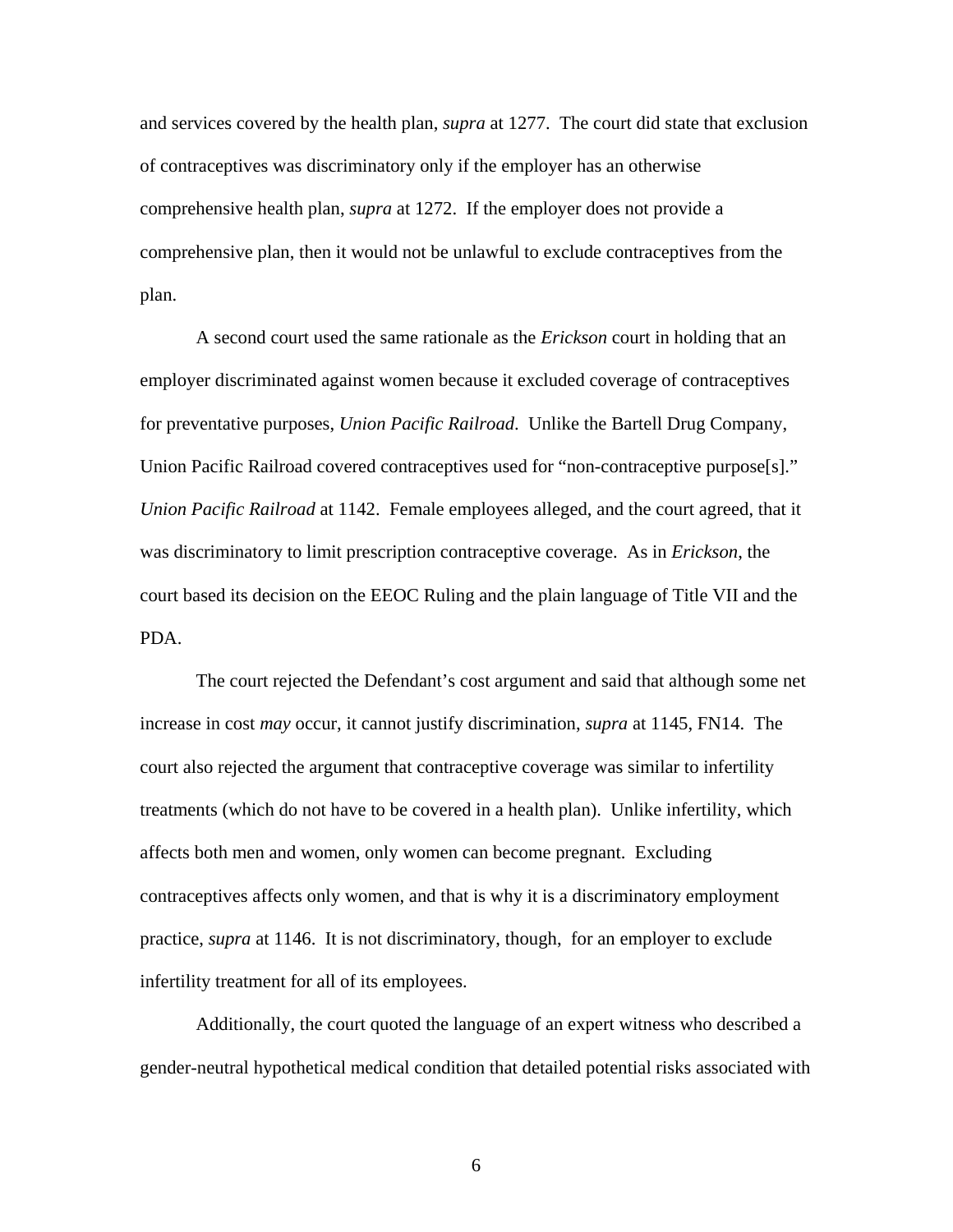pregnancy. The hypothetical highlighted the value of contraceptives in the context of preventing the potentially fatal risks of pregnancy. This analysis supports the fact that prescription contraceptives may be used to prevent and treat numerous medical conditions in the same way as non-contraceptive drugs.

## **RELIGIOUS EXEMPTION**

Although it is discriminatory to exclude prescription contraceptives from an otherwise comprehensive health plan, an exception should be made for certain religious employers. Of the 23 states that passed contraceptive equity legislation, the majority include a religious exemption7.

For our purposes, a "religious employer" is an entity for which all the following are true:

(a) The entity is a nonprofit organization as defined under section  $501(c)(3)$  of the Internal Revenue Code of 1986, as amended.

(b) The inculcation of religious values is the purpose of the entity.

(c) The entity primarily employs people who share the religious tenets of the entity.

(d) The entity serves primarily persons who share the religious tenets of the entity.

This definition is used by most states with a religious exemption.

 $\overline{a}$ 

The exemption means that certain entities, while owned or operated by a religious organization, will not qualify for an exemption if they provide services to the general public. Examples include hospitals and charitable organizations that assist the general public. By narrowing the definition of a religious employer to those entities that only employ and serve a majority of people who share the same religious tenets, the provision

<sup>7</sup> National Women's Law Canter, *Contraceptive Equity Laws in Your State*, August 2005 Report.